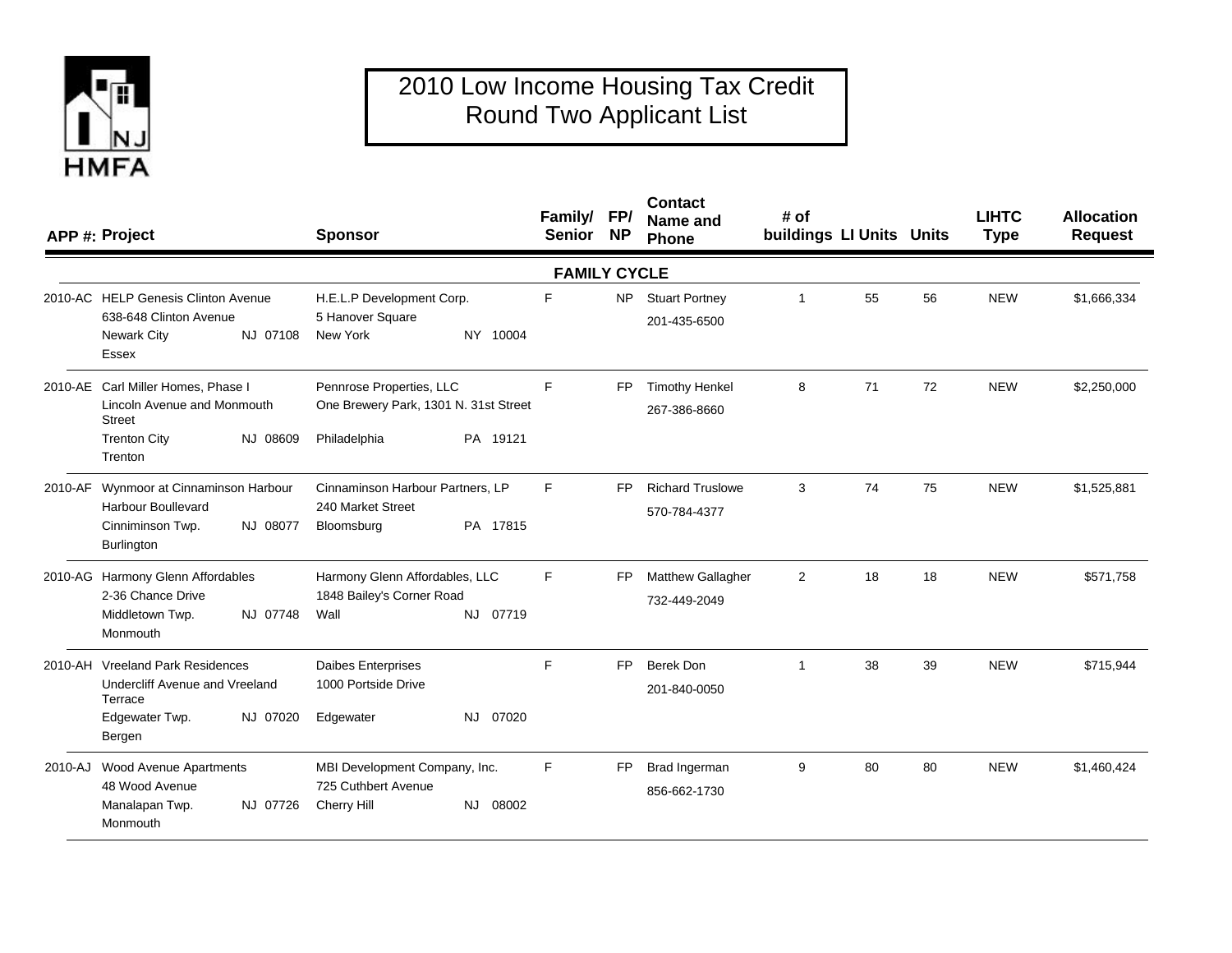|                     | APP #: Project                                                                                      | <b>Sponsor</b>                                                                | Family/ FP/<br>Senior NP |           | <b>Contact</b><br>Name and<br>Phone   | # of<br>buildings LI Units Units |      |      | <b>LIHTC</b><br><b>Type</b> | <b>Allocation</b><br><b>Request</b> |
|---------------------|-----------------------------------------------------------------------------------------------------|-------------------------------------------------------------------------------|--------------------------|-----------|---------------------------------------|----------------------------------|------|------|-----------------------------|-------------------------------------|
| <b>FAMILY CYCLE</b> |                                                                                                     |                                                                               |                          |           |                                       |                                  |      |      |                             |                                     |
|                     | 2010-AL Branch Village On-Site Phase I<br>Carl Miller Blv, 9th Street, and<br><b>Central Avenue</b> | The Michaels Development Company<br>3 East Stow Road                          | F                        | FP.       | Joel Silver<br>856-797-8415           | 17                               | 67   | 68   | <b>NEW</b>                  | \$2,220,148                         |
|                     | Camden City<br>NJ 08104<br>Camden                                                                   | NJ 08053<br>Marlton                                                           |                          |           |                                       |                                  |      |      |                             |                                     |
| 2010-l              | <b>Broadway Townhouses</b>                                                                          | Roizman Development Inc                                                       | F                        | FP        | Robert Joy                            | 157                              | 175  | 175  | <b>REHAB</b>                | \$2,824,219                         |
|                     | 707 A Broadway<br>Camden City<br>NJ 08103<br>Camden                                                 | 832 Germantown Pike, Suite 5<br><b>Plymouth Meeting</b><br>PA 19462           |                          |           | 610-278-1733                          |                                  |      |      |                             |                                     |
| 2010-K              | Ferry Family Housing<br>Ferry Avenue and Station Drive<br>Camden City<br>NJ 08104<br>Camden         | Conifer Realty, LLC<br>20000 Horizon Way, Suite 180<br>Mt. Laurel<br>NJ 08054 | F                        | <b>FP</b> | <b>Charles Lewis</b><br>856-793-2082  | 5                                | 48   | 48   | <b>NEW</b>                  | \$1,075,200                         |
| 2010-N              | Montgomery Heights II<br>685 Martin Luther King Boulevard<br>Newark City<br>NJ 07103<br>Essex       | Pennrose Properties, LLC<br>1301 N. 31st Street<br>Philadelphia<br>PA 19121   | F.                       | FP        | <b>Timothy Henkel</b><br>267-386-8660 | $\overline{1}$                   | 80   | 80   | <b>NEW</b>                  | \$2,250,000                         |
| 2010-O              | Walter G. Alexander<br>Redevelopment - Phase I                                                      | Housing Authority of the City of Orange F                                     |                          | FP.       | <b>Stuart Portney</b>                 | 4                                | 65   | 66   | <b>NEW</b>                  | \$1,637,702                         |
|                     | Parrot Street and Central Place<br>Orange City<br>NJ 07050<br>Essex                                 | 340 Thomas Blvd<br>NJ 07050<br>Orange                                         |                          |           | 201-435-6500                          |                                  |      |      |                             |                                     |
| 2010-X              | North 25 Apartments                                                                                 | Southport Financial Services, Inc.                                            |                          | <b>NP</b> | Roberta Ujakovich                     | 12                               | 232  | 233  | <b>REHAB</b>                | \$1,278,514                         |
|                     | 260 N. Willow Street<br><b>Trenton City</b><br>NJ 08618<br>Mercer                                   | 2430 Estancia Blvd., Suite 101<br>FL 33761<br>Clearwater                      |                          |           | 202-723-4351                          |                                  |      |      |                             |                                     |
|                     |                                                                                                     |                                                                               |                          |           |                                       |                                  | 1002 | 1010 |                             | $0.40 \times 70.40$                 |

**<sup>1003</sup> <sup>1010</sup> \$19,476,124**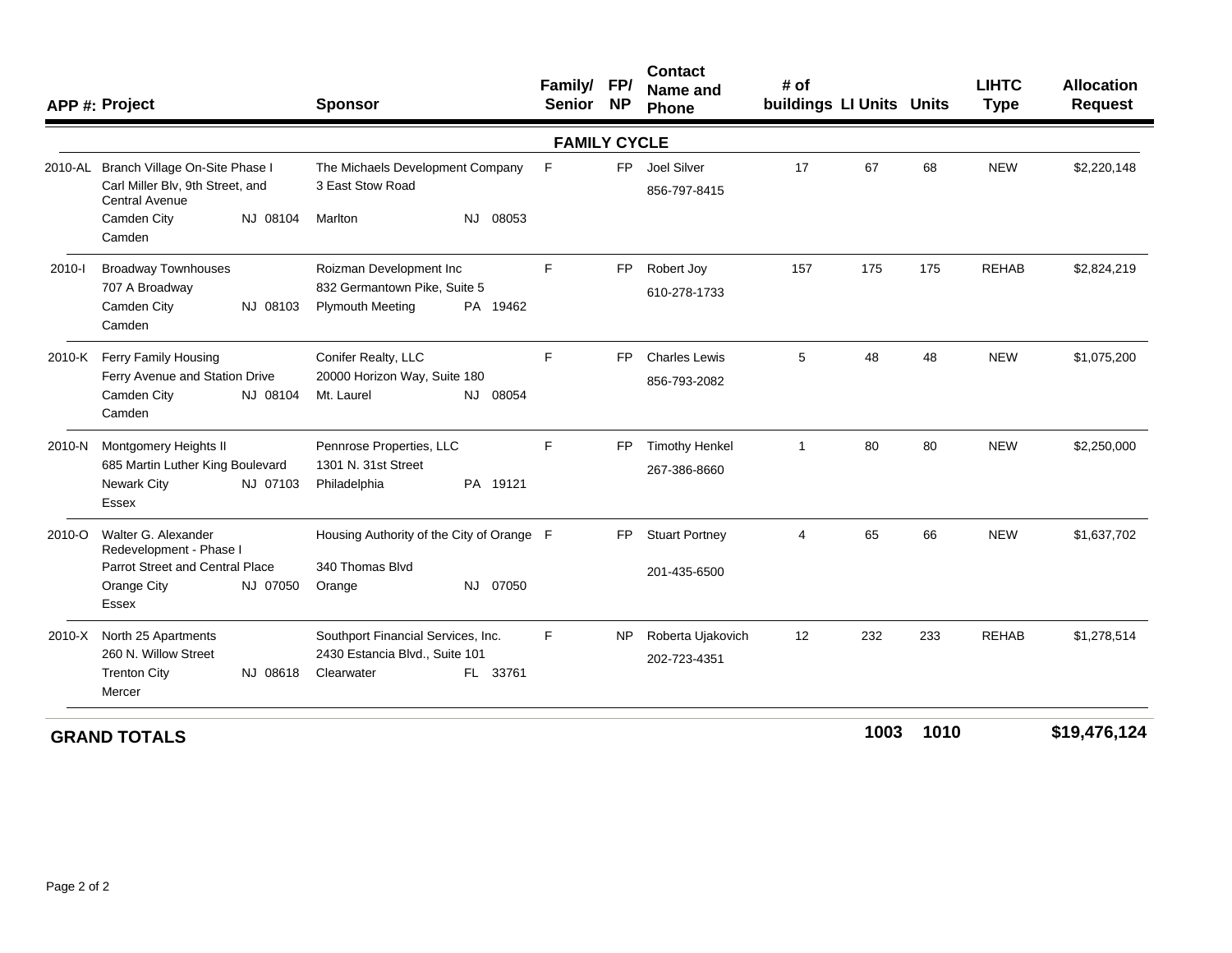

## 2010 Low Income Housing Tax Credit Round Two Applicant List

|         | APP #: Project                                                                    |                                                                                                                                | <b>Sponsor</b>                                                    |                                           | <b>Family/</b><br>Senior | FP/<br><b>NP</b> | <b>Contact</b><br>Name and<br>Phone               | # of<br>buildings LI Units Units |     |     | <b>LIHTC</b><br><b>Type</b> | <b>Allocation</b><br><b>Request</b> |
|---------|-----------------------------------------------------------------------------------|--------------------------------------------------------------------------------------------------------------------------------|-------------------------------------------------------------------|-------------------------------------------|--------------------------|------------------|---------------------------------------------------|----------------------------------|-----|-----|-----------------------------|-------------------------------------|
|         |                                                                                   |                                                                                                                                |                                                                   |                                           | <b>SENIOR CYCLE</b>      |                  |                                                   |                                  |     |     |                             |                                     |
| 2010-AB | Walter G. Alexander<br>Redevelopment, Phase II<br><b>Central and Wilson Place</b> |                                                                                                                                | 340 Thomas Boulevard                                              | Housing Authority of the City of Orange S |                          | <b>FP</b>        | Stuart<br>Portney/Rhoda<br>Miller<br>201-435-6500 |                                  | 48  | 48  | <b>NEW</b>                  | \$1,134,622                         |
|         | Orange City<br>Essex                                                              | NJ 07050                                                                                                                       | Orange                                                            | 07050<br>NJ.                              |                          |                  |                                                   |                                  |     |     |                             |                                     |
| 2010-L  | Ferry Senior Housing<br>Ferry Avenue and Station Drive<br>Camden City<br>Camden   | NJ 08104                                                                                                                       | Conifer Realty, LLC<br>20000 Horizon Way, Suite 180<br>Mt. Laurel | 08054<br>NJ.                              | S                        | <b>FP</b>        | <b>Charles Lewis</b><br>856-793-2082              |                                  | 50  | 50  | <b>NEW</b>                  | \$1,182,070                         |
| 2010-W  | <b>Colonial Park</b><br>Woodbury Twp<br>Gloucester                                | Seniors Housing Development Corporat S<br>101 Pop Moylan Blvd.<br>401 S. Evergreen Avenue<br><b>NJ</b><br>NJ 08096<br>Deptford |                                                                   | 08096                                     |                          | <b>NP</b>        | Martin Bershtein<br>609-610-6583                  |                                  | 200 | 200 | <b>NEW</b>                  | \$1,675,392                         |

**GRAND TOTALS**

**<sup>298</sup> <sup>298</sup> \$3,992,084**